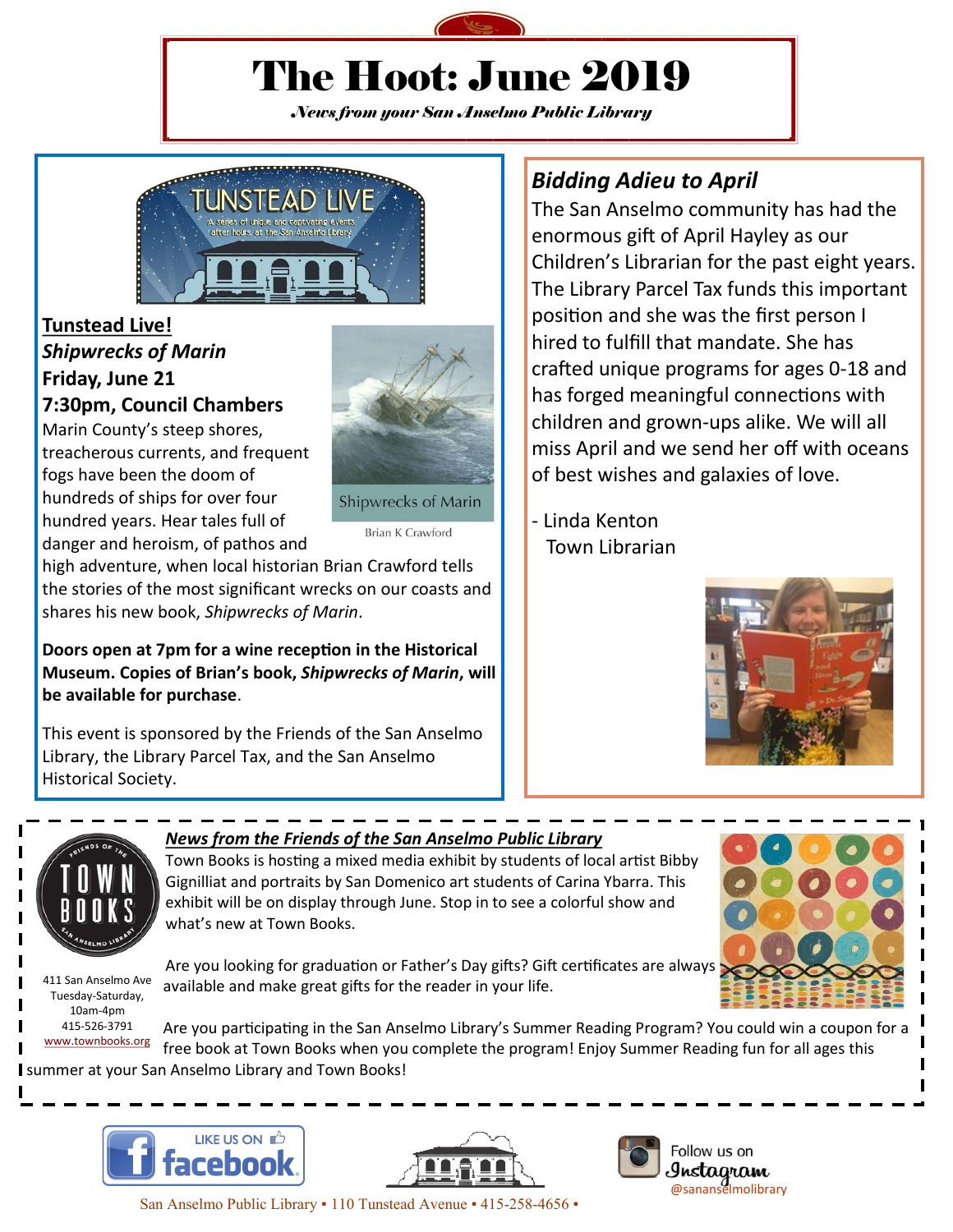# **Adult Programs**

## **Adult Summer Reading 2019** *Registration begins Monday, June 10!*

**Pick up your bingo card, complete weekly puzzles, and earn prizes for something you love to do: read! You might also win a Kindle Fire!** 



*The Adult Summer Reading game is generously supported by the Friends of the San Anselmo Library and the Library Parcel Tax.* 

#### **Bead Meet-Up Wednesday, June 5 4pm, Historical Museum**

Do you want to learn some new beading techniques and have fun?



#### *The New Yorker* **Magazine Discussion Group**

**Monday, June 3 6pm, Historical Museum** 

Love articles, art, and cartoons? Discuss this and more at *The New* 



*Yorker* Magazine Discussion Group. Join us on the first Monday of the month at 6pm in the Historical Museum. Everyone is welcome to attend!

#### **Art Talk Tuesday**

#### *Timeless Traditions: Expressions of the Divine in Indian Art* **Tuesday, June 11**

**12pm, Council Chambers**



Discover the vast array of Indian art through its major belief systems with Kalpana Desai, a docent from the Asian Art Museum of San

Francisco. Explore the artist styles of Indian art through the prism of Hinduism, Buddhism, Jainism, and Sikhism.

### **Jitterbug Taster Dance Class**

#### **Thursday, June 20 3pm, Council Chambers**

The Jitterbug is great for beginners who want to learn to partner dance. We'll cover the basic footwork, leading and



following basics, and fundamental moves, steps and dips to get you looking good on the dance floor! No partner needed! Teens and adults welcome.

#### **Wired Wednesday**

**June 5 and June 19 6pm-8pm, Library**

Need help with your PC, iPhone, iPad, Nook, Kindle or cell phone? Wired Wednesday drop-in meetings are held on the 1st and 3rd



Wednesday of the month from 6pm to 8pm in the Library. Our Teen Techie will do her best to help.

#### **Book Groups Afternoon Book Buzz**

Book Selection: *Eleanor Oliphant is Completely Fine* by Gail Honeyman Tuesday, June 25 2pm, Historical Museum



#### **The San Anselmo Library Book Group** Book Selection: *The Fifth Risk* by Michael Lewis Tuesday, June 18 8pm, Library